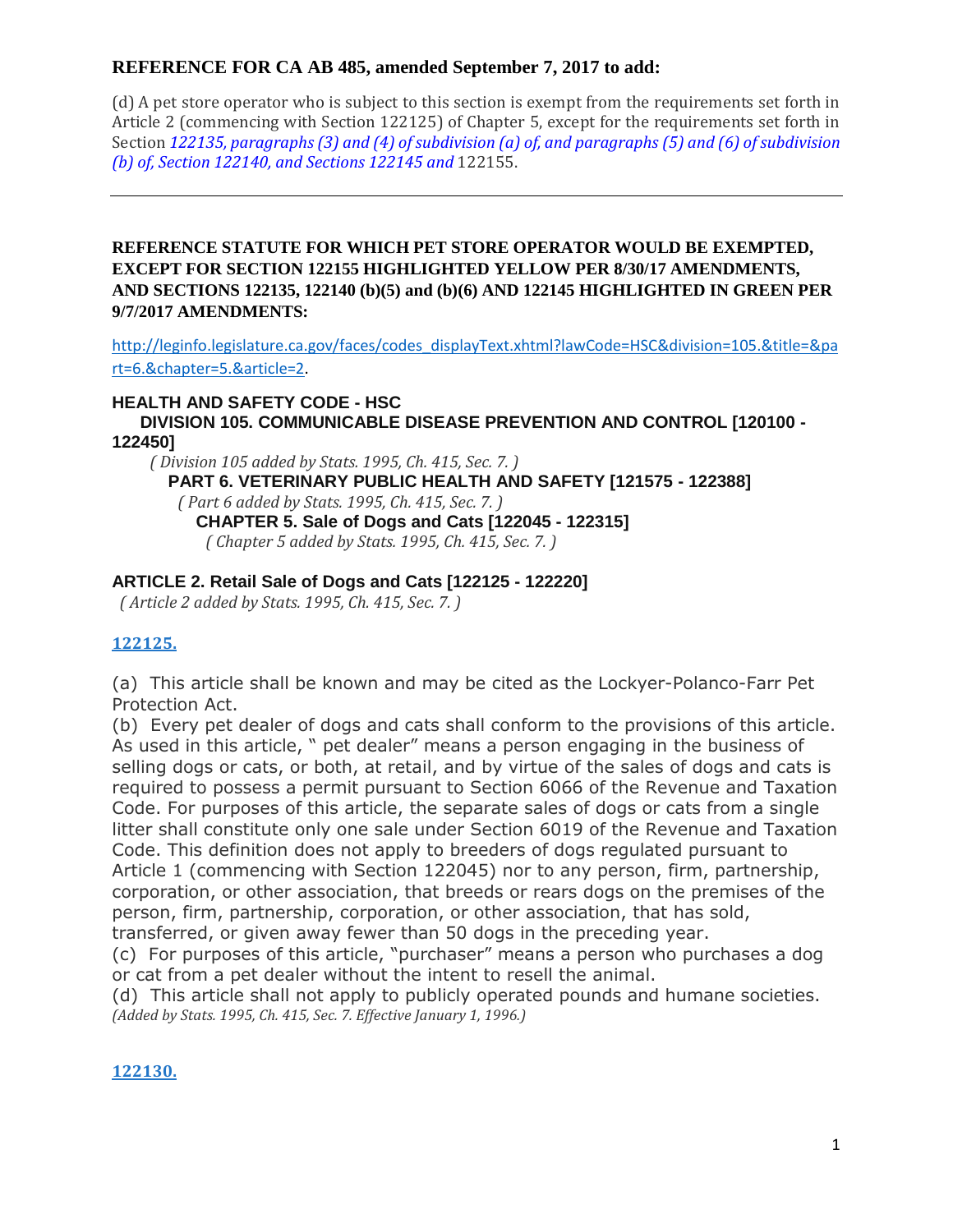(d) A pet store operator who is subject to this section is exempt from the requirements set forth in Article 2 (commencing with Section 122125) of Chapter 5, except for the requirements set forth in Section *122135, paragraphs (3) and (4) of subdivision (a) of, and paragraphs (5) and (6) of subdivision (b) of, Section 122140, and Sections 122145 and* 122155.

Every pet dealer receiving dogs or cats from a common carrier shall transport, or have transported, dogs and cats from the carrier's premises within four hours after receipt of telephone notification by the carrier of the completion of shipment and arrival of the animal at the carrier's point of destination. *(Added by Stats. 1995, Ch. 415, Sec. 7. Effective January 1, 1996.)*

### **[122135.](javascript:submitCodesValues()**

All dogs or cats received by a retail dealer shall, prior to being placed with other dogs or cats, be examined for sickness. Any dog or cat found to be afflicted with a contagious disease shall be kept caged separately from healthy animals. *(Added by Stats. 1995, Ch. 415, Sec. 7. Effective January 1, 1996.)*

### **[122137.](javascript:submitCodesValues()**

(a) (1) It is the intent of the Legislature and the purpose of this section to inform consumers who purchase dogs and cats from retail pet dealers about the benefits of spaying and neutering and the importance of establishing a relationship with a veterinarian, and to facilitate dog licensing by encouraging pet dealers to promote licensure compliance.

(2) The Legislature declares that pet dealers, when feasible, should offer incentives to purchasers to encourage the use of spaying and neutering services, and that local animal control agencies should investigate selling licenses through pet shops, or making licensure applications available in pet shops, since these businesses already serve a large number of pet owners through the sale of pet supplies. (b) Every pet dealer shall deliver to the purchaser of each dog or cat at the time of sale, written material, in a form determined by the pet dealer, containing information on the benefits of spaying and neutering. The written material shall include recommendations on establishing a relationship with a veterinarian, information on early-age spaying and neutering, the health benefits associated with spaying and neutering pets, the importance of minimizing the risk of homeless or unwanted animals, and the need to comply with applicable license laws. (c) The delivering of any model materials prepared by the Pet Industry Joint Advisory Council, the California Animal Control Directors Association, the State Humane Association of California, and the California Veterinary Medical Association shall satisfy the requirements of subdivision (b).

*(Amended by Stats. 2003, Ch. 62, Sec. 196. Effective January 1, 2004.)*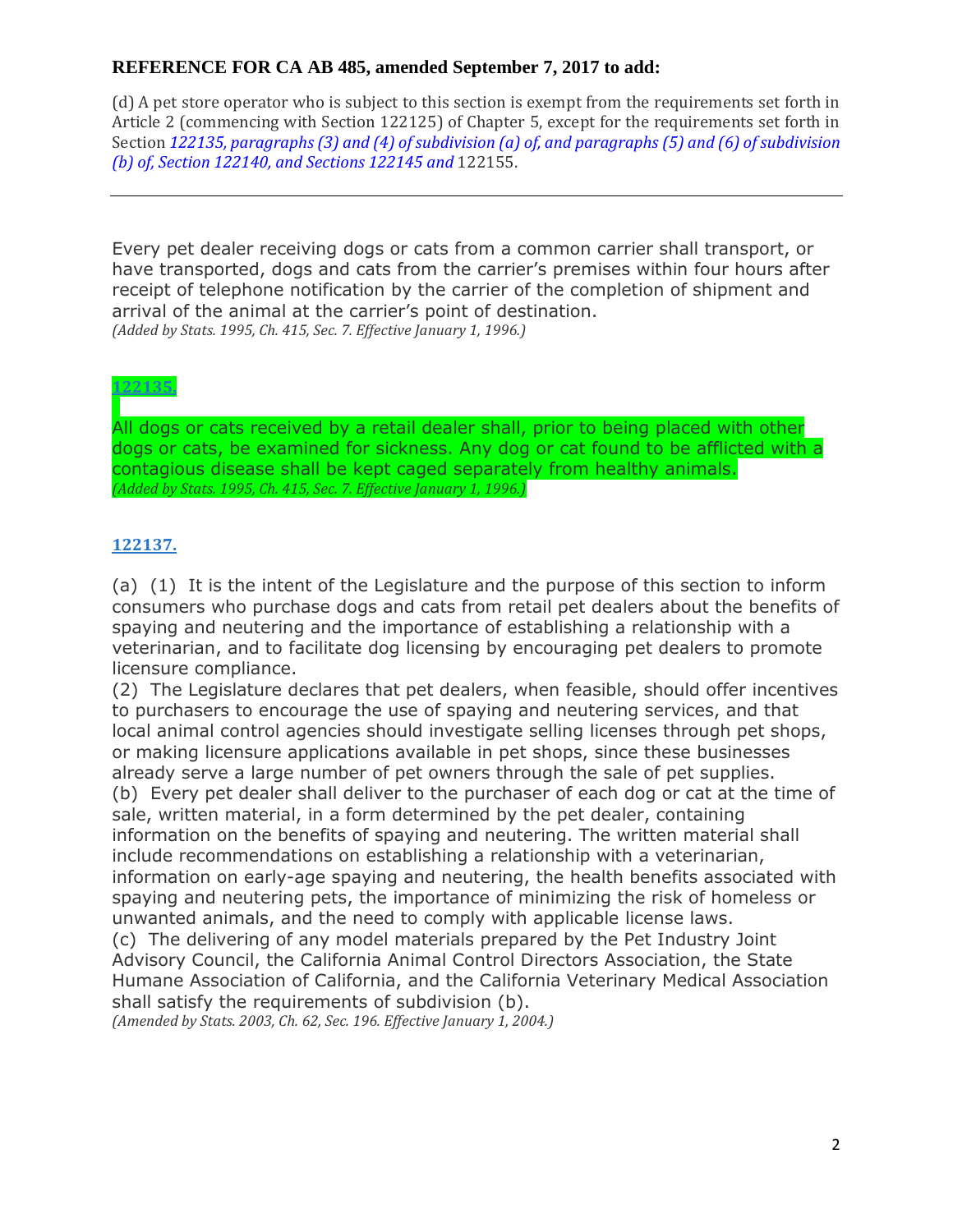(d) A pet store operator who is subject to this section is exempt from the requirements set forth in Article 2 (commencing with Section 122125) of Chapter 5, except for the requirements set forth in Section *122135, paragraphs (3) and (4) of subdivision (a) of, and paragraphs (5) and (6) of subdivision (b) of, Section 122140, and Sections 122145 and* 122155.

# **[122140.](javascript:submitCodesValues()**

Every pet dealer shall deliver to the purchaser of each dog and cat at the time of sale a written statement in a standardized form prescribed by the Department of Consumer Affairs containing the following information:

(a) For cats:

(1) The breeder's and broker's name and address, if known, or if not known, the source of the cat. If the person from whom the cat was obtained is a dealer licensed by the United States Department of Agriculture, the person's name, address, and federal dealer identification number.

(2) The date of the cat's birth, unless unknown because of the source of the cat and the date the dealer received the cat.

(3) A record of the immunizations and worming treatments administered, if any, to the cat as of the time of sale, including the dates of administration and the type of vaccine or worming treatment.

(4) A record of any known disease or sickness that the cat is afflicted with at the time of sale. In addition, this information shall also be orally disclosed to the purchaser.

## (b) For dogs:

(1) The breeder's name and address, if known, or if not known, the source of the dog. If the person from whom the dog was obtained is a dealer licensed by the United States Department of Agriculture, the person's name, address, and federal dealer identification number.

(2) The date of the dog's birth, and the date the dealer received the dog. If the dog is not advertised or sold as purebred, registered, or registerable, the date of birth may be approximated if not known by the seller.

(3) The breed, sex, color, and identifying marks at the time of sale, if any. If the dog is from a United States Department of Agriculture licensed source, the individual identifying tag, tattoo, or collar number for that animal. If the breed is unknown or mixed, the record shall so indicate.

(4) If the dog is being sold as being capable of registration, the names and registration numbers of the sire and dam, and the litter number, if known.

(5) A record of inoculations and worming treatments administered, if any, to the dog as of the time of sale, including dates of administration and the type of vaccine or worming treatment.

(6) A record of any veterinarian treatment or medication received by the dog while in the possession of the pet dealer and either of the following:

(A) A statement, signed by the pet dealer at the time of sale, containing all of the following:

(i) The dog has no known disease or illness.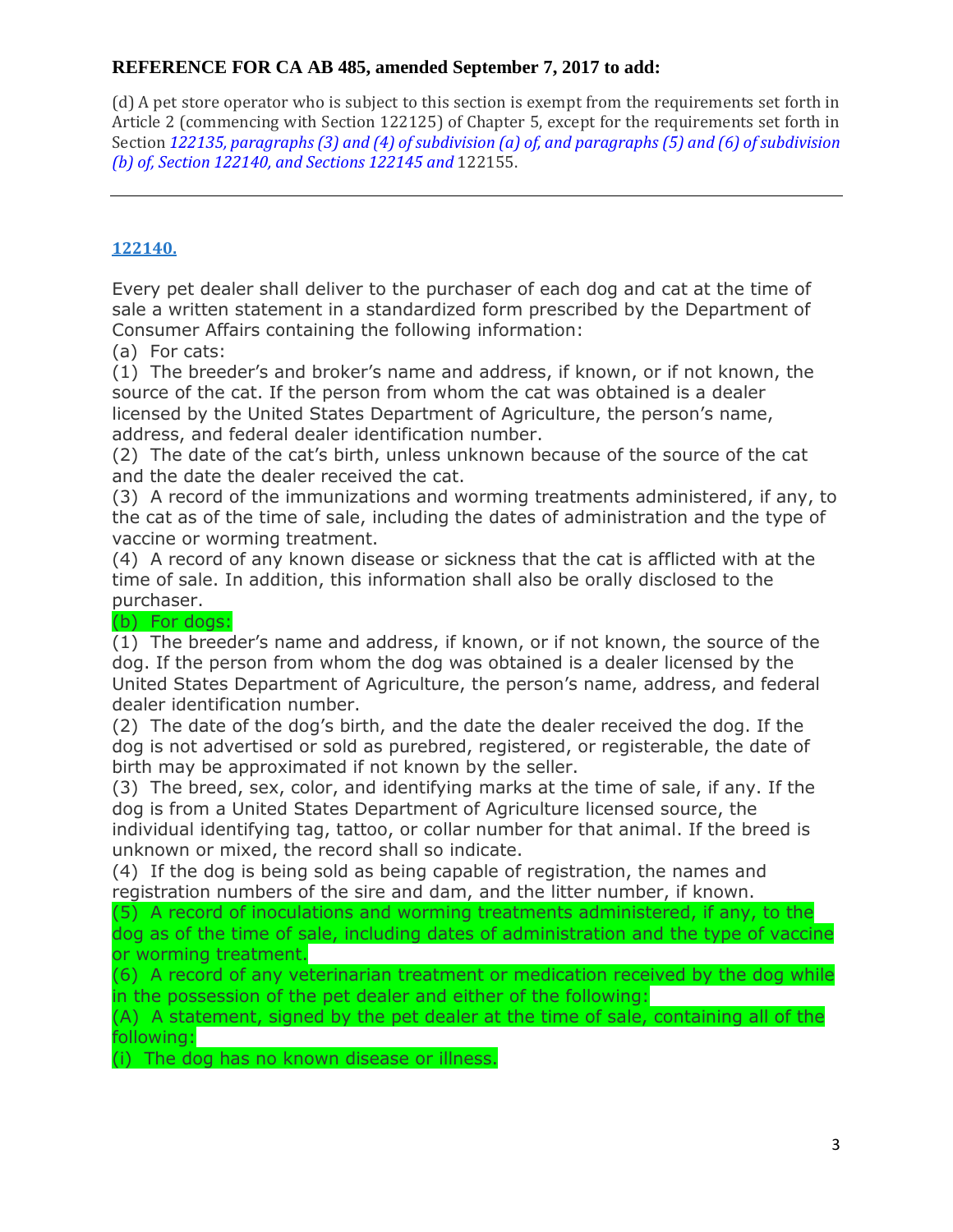(d) A pet store operator who is subject to this section is exempt from the requirements set forth in Article 2 (commencing with Section 122125) of Chapter 5, except for the requirements set forth in Section *122135, paragraphs (3) and (4) of subdivision (a) of, and paragraphs (5) and (6) of subdivision (b) of, Section 122140, and Sections 122145 and* 122155.

| (ii) The dog has no known congenital or hereditary condition that adversely affects      |
|------------------------------------------------------------------------------------------|
| the health of the dog at the time of the sale or that is likely to adversely affect the  |
| health of the dog in the future.                                                         |
| (B) A record of any known disease, illness, and any congenital or hereditary             |
| condition that adversely affects the health of the dog at the time of sale, or is likely |
| to adversely affect the health of the dog in the future, along with a statement          |
| signed by a veterinarian licensed in the State of California that authorizes the sale    |
| of the dog, recommends necessary treatment, if any, and verifies that the disease,       |
| illness, or condition does not require hospitalization or nonelective surgical           |
| procedures, nor is it likely to require hospitalization or nonelective surgical          |
| procedures in the future. A veterinarian statement is, not required for intestinal or    |
| external parasites unless their presence makes the dog clinically ill or is likely to    |
| make the dog clinically ill. The statement shall be valid for seven days following       |
| examination of the dog by the veterinarian.                                              |
| (c) For the purpose of this article, "nonelective surgical procedure" means a            |
| surgical procedure that is necessary to preserve or restore the health of the dog, to    |
| prevent the dog from experiencing pain or discomfort, or to correct a condition that     |
| would interfere with the dog's ability to walk, run, jump, or otherwise function in a    |
| normal manner.                                                                           |
| (d) For the purposes of this article, "clinically ill" means an illness that is apparent |
| to a veterinarian based on observation, examination, or testing of the dog, or upon      |
| a review of the medical records relating to the dog.                                     |
| (e) A disclosure made pursuant to subdivision (b) shall be signed by both the pet        |
| dealer certifying the accuracy of the statement, and the purchaser of the dog            |
| acknowledging receipt of the statement. In addition, all medical information             |
| required to be disclosed pursuant to subdivision (b) shall be made orally to the         |
| purchaser.                                                                               |
| (f) For purposes of this article, a disease, illness, or congenital or hereditary        |
| condition that adversely affects the health of a dog at the time of sale or is likely to |
| adversely affect the health of the dog in the future shall be one that is apparent at    |
| the time of sale or that should have been known by the pet dealer from the history       |
| of veterinary treatment disclosed pursuant to this section.                              |
| (Added by Stats. 1995, Ch. 415, Sec. 7. Effective January 1, 1996.)                      |
|                                                                                          |

**[122145.](javascript:submitCodesValues()**

A pet dealer shall maintain a written record on the health, status, and disposition of each dog and each cat for a period of not less than one year after disposition of the dog or cat. The record shall also contain all of the information required to be disclosed pursuant to Sections 122140 and 122220. Those records shall be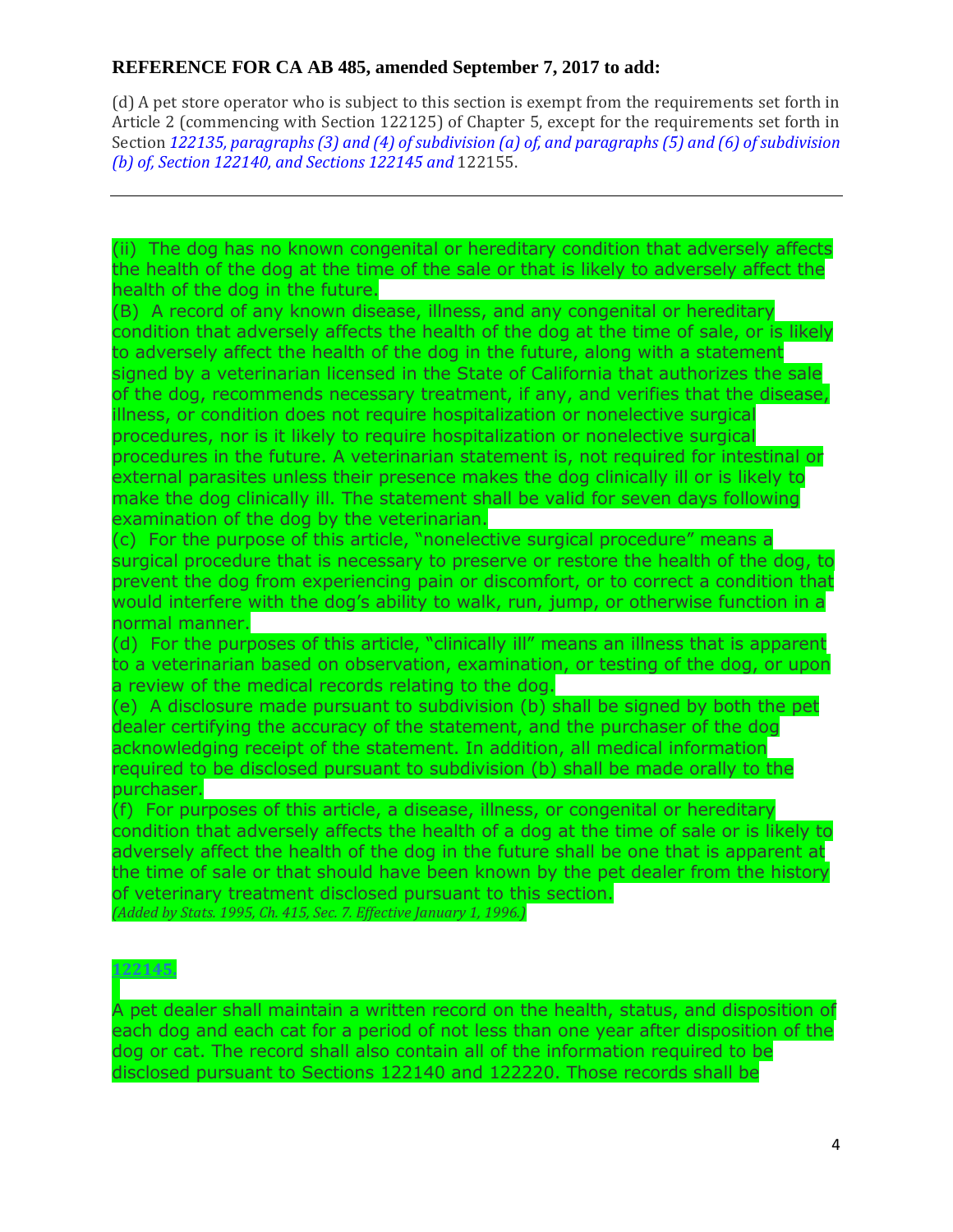(d) A pet store operator who is subject to this section is exempt from the requirements set forth in Article 2 (commencing with Section 122125) of Chapter 5, except for the requirements set forth in Section *122135, paragraphs (3) and (4) of subdivision (a) of, and paragraphs (5) and (6) of subdivision (b) of, Section 122140, and Sections 122145 and* 122155.

available to humane officers, animal control officers, and law enforcement officers for inspection during normal business hours. *(Added by Stats. 1995, Ch. 415, Sec. 7. Effective January 1, 1996.)*

### **[122150.](javascript:submitCodesValues()**

(a) Except as otherwise specified herein, any person violating any provision of this article other than Section 122205 shall be subject to a civil penalty of up to one thousand dollars (\$1,000) per violation. The action may be prosecuted in the name of the people of the State of California by the district attorney for the county where the violation occurred in the appropriate court or by the city attorney in the city where the violation occurred.

(b) Nothing in this article limits or authorizes any act or omission that violates Section 597 l of the Penal Code.

*(Added by Stats. 1995, Ch. 415, Sec. 7. Effective January 1, 1996.)*

# **[122155.](javascript:submitCodesValues()**

(a) It shall be unlawful for a pet dealer to fail to do any of the following:

(1) Maintain facilities where the dogs are kept in a sanitary condition.

(2) Provide dogs with adequate nutrition and potable water.

(3) Provide adequate space appropriate to the age, size, weight, and breed of dog. Adequate space means sufficient space for the dog to stand up, sit down, and turn about freely using normal body movements, without the head touching the top of the cage, and to lie in a natural position.

(4) Provide dogs housed on wire flooring with a rest board, floormat, or similar device that can be maintained in a sanitary condition.

(5) Provide dogs with adequate socialization and exercise. For the purpose of this article "socialization" means physical contact with other dogs or with human beings.

- (6) Wash hands before and after handling each infectious or contagious dog.
- (7) Maintain either of the following:

(A) A fire alarm system that is connected to a central reporting station that alerts

the local fire department in case of fire.

- (B) Maintain a fire suppression sprinkler system.
- (8) Provide veterinary care without delay when necessary.
- (b) A pet dealer shall not be in possession of a dog that is less than eight weeks old.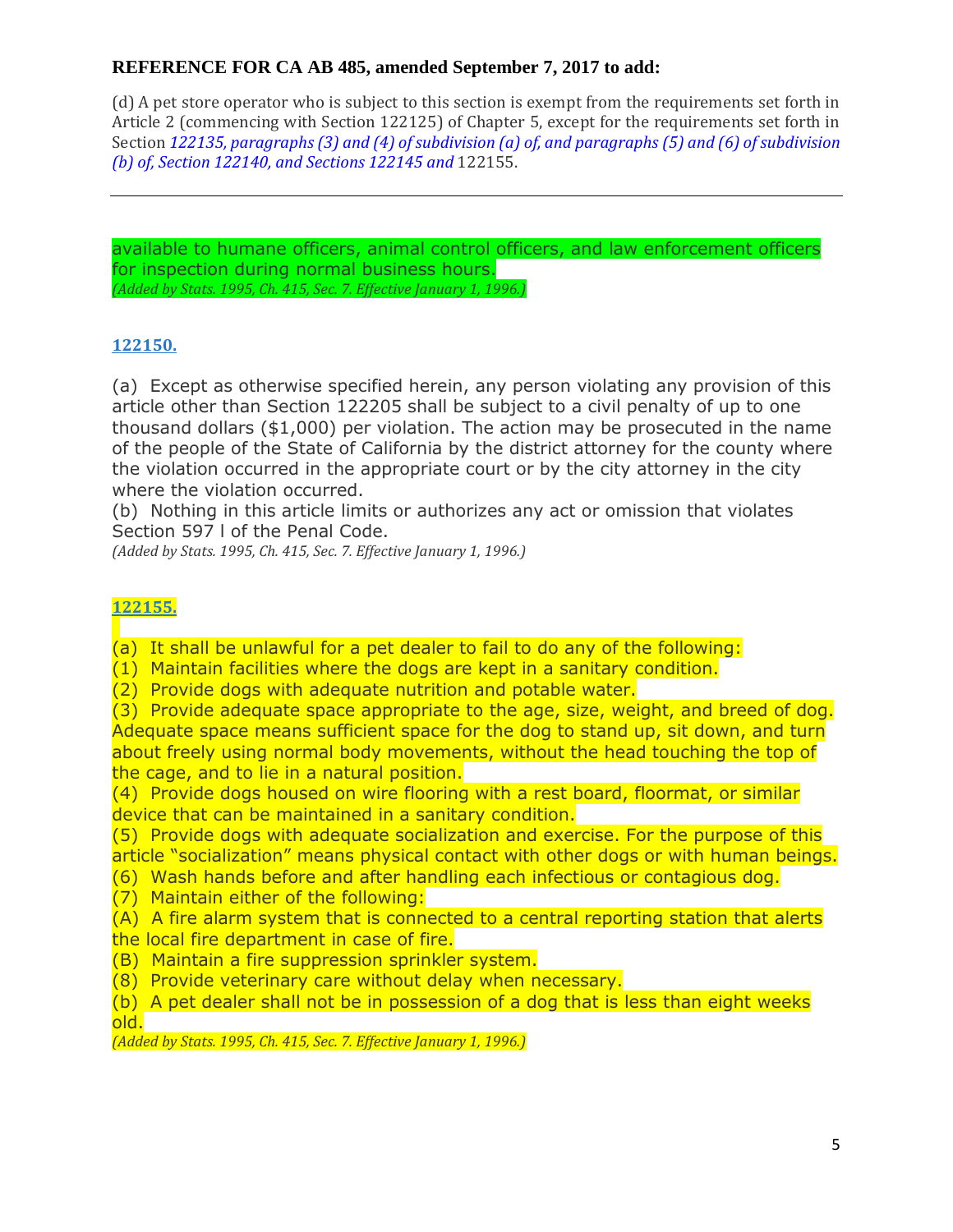(d) A pet store operator who is subject to this section is exempt from the requirements set forth in Article 2 (commencing with Section 122125) of Chapter 5, except for the requirements set forth in Section *122135, paragraphs (3) and (4) of subdivision (a) of, and paragraphs (5) and (6) of subdivision (b) of, Section 122140, and Sections 122145 and* 122155.

# **[122160.](javascript:submitCodesValues()**

(a) If a licensed veterinarian states in writing that within 15 days after the purchaser has taken physical possession of the dog after the sale by a pet dealer, the dog has become ill due to any illness that existed in the dog on or before delivery of the dog to the purchaser, or, if within one year after the purchaser has taken physical possession of the dog after the sale, a veterinarian licensed in this state states in writing that the dog has a congenital or hereditary condition that adversely affects the health of the dog, or that requires, or is likely in the future to require, hospitalization or nonelective surgical procedures, the dog shall be considered unfit for sale, and the pet dealer shall provide the purchaser with any of the following remedies that the purchaser elects:

(1) Return the dog to the pet dealer for a refund of the purchase price, plus sales tax, and reimbursement for reasonable veterinary fees for diagnosis and treating the dog in an amount not to exceed the original purchase price of the dog, plus sales tax.

(2) Exchange the dog for a dog of the purchaser's choice of equivalent value, providing a replacement dog is available, and reimbursement for reasonable veterinary fees for diagnosis and treating the dog in an amount not to exceed the original purchase price of the dog, plus sales tax.

(3) Retain the dog, and reimbursement for reasonable veterinary fees for diagnosis and treating the dog in an amount not to exceed 150 percent of the original purchase price of the dog, plus sales tax on the original purchase price of the dog.

(b) If the dog has died, regardless of the date of the death of the dog, obtain a refund for the purchase price of the dog, plus sales tax, or a replacement dog of equivalent value of the purchaser's choice and reimbursement for reasonable veterinary fees in diagnosis and treatment of the dog in an amount not to exceed the original purchase price of the dog, plus sales tax, if either of the following conditions exist:

(1) A veterinarian, licensed in this state, states in writing that the dog has died due to an illness or disease that existed within 15 days after the purchaser obtained physical possession of the dog after the sale by a pet dealer.

(2) A veterinarian, licensed in this state, states in writing that the dog has died due to a congenital or hereditary condition that was diagnosed by the veterinarian within one year after the purchaser obtained physical possession of the dog after the sale by a pet dealer.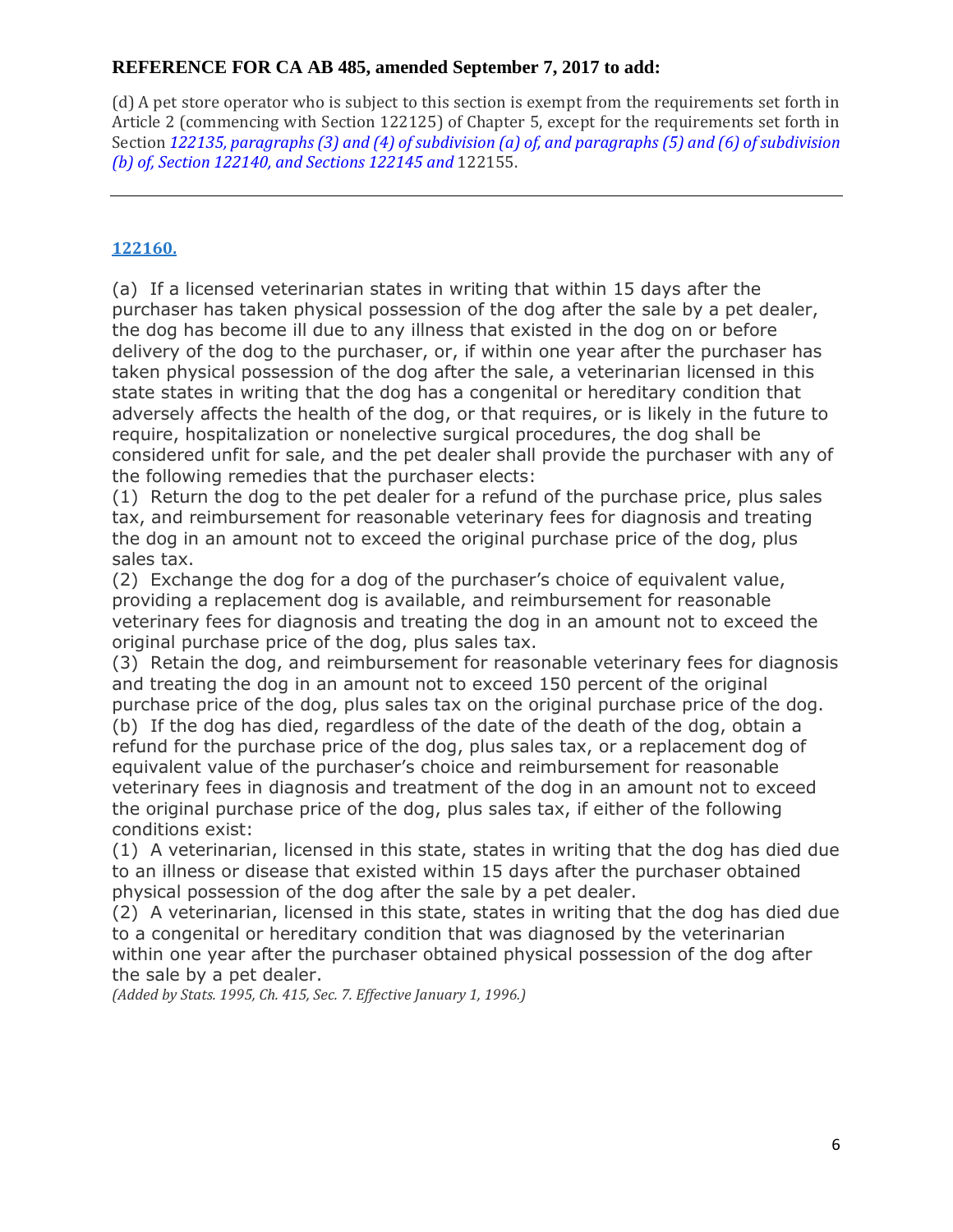(d) A pet store operator who is subject to this section is exempt from the requirements set forth in Article 2 (commencing with Section 122125) of Chapter 5, except for the requirements set forth in Section *122135, paragraphs (3) and (4) of subdivision (a) of, and paragraphs (5) and (6) of subdivision (b) of, Section 122140, and Sections 122145 and* 122155.

# **[122165.](javascript:submitCodesValues()**

(a) There shall be a rebuttable presumption that an illness existed at the time of sale if the animal dies within 15 days of delivery to the purchaser. (b) For purposes of Section 122160, a finding by a veterinarian of intestinal or external parasites shall not be grounds for declaring a dog unfit for sale unless their presence makes the dog clinically ill or is likely to make the dog clinically ill. (c) For purposes of Section 122160, the value of veterinary services shall be deemed reasonable if the services rendered are appropriate for the diagnosis and treatment of illness or congenital or hereditary condition, made by the veterinarian and the value of similar services is comparable to the value of similar services rendered by other licensed veterinarians in proximity to the treating veterinarian. *(Added by Stats. 1995, Ch. 415, Sec. 7. Effective January 1, 1996.)*

# **[122170.](javascript:submitCodesValues()**

To obtain the remedies provided for in Section 122160, the purchaser shall substantially comply with all of the following requirements:

(a) Notify the pet dealer as soon as possible but not more than five days after the diagnosis by a veterinarian licensed in this state of a medical or health problem, including a congenital or hereditary condition and of the name and telephone number of the veterinarian providing the diagnosis.

(b) Return the dog to the pet dealer, in the case of illness, along with a written statement from a veterinarian licensed in this state, stating the dog to be unfit for purchase due to illness, a congenital or hereditary condition, or the presence of symptoms of a contagious or infectious disease, that existed on or before delivery of the dog to the purchaser, and that adversely affects the health of the dog. The purchaser shall return the dog along with a copy of the veterinarian's statement as soon as possible but not more than five days after receipt of the veterinarian's statement.

(c) Provide the pet dealer, in the event of death, with a written statement from a veterinarian licensed in this state stating that the dog died from an illness that existed on or before the delivery of the dog to the purchaser. The presentation of the statement shall be sufficient proof to claim reimbursement or replacement and the return of the deceased dog to the pet dealer shall not be required. *(Added by Stats. 1995, Ch. 415, Sec. 7. Effective January 1, 1996.)*

# **[122175.](javascript:submitCodesValues()**

Notwithstanding Section 122160, no refund, replacement, or reimbursement of veterinary fees shall be made if any of the following conditions exist: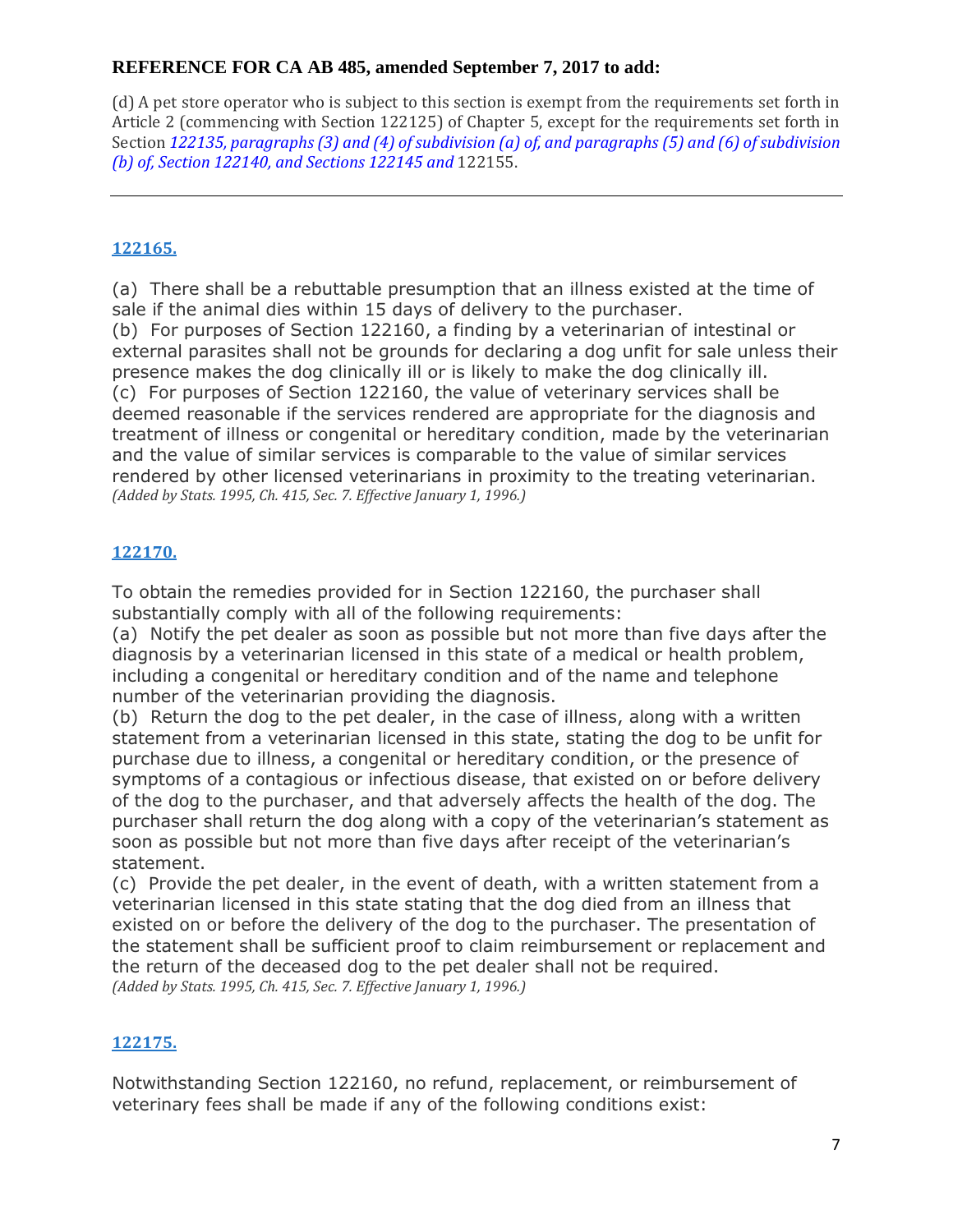(d) A pet store operator who is subject to this section is exempt from the requirements set forth in Article 2 (commencing with Section 122125) of Chapter 5, except for the requirements set forth in Section *122135, paragraphs (3) and (4) of subdivision (a) of, and paragraphs (5) and (6) of subdivision (b) of, Section 122140, and Sections 122145 and* 122155.

(a) The illness or death resulted from maltreatment or neglect or from an injury sustained or an illness contracted subsequent to the delivery of the dog to the purchaser.

(b) The purchaser fails to carry out the recommended treatment prescribed by the examining veterinarian who made the initial diagnosis. However, this subdivision shall not apply if the cost for the treatment together with the veterinarian's fee for the diagnosis would exceed the purchase price of the dog, including sales tax. (c) A veterinarian's statement was provided to the purchaser pursuant to subparagraph (B) of paragraph (6) of subdivision (b) of Section 122140 that

disclosed the disease, illness, or condition for which the purchaser seeks to return the dog. However, this paragraph shall not apply if, within one year after the purchaser took physical possession of the dog, a veterinarian licensed in this state states in writing that the disease, illness, or condition requires, or is likely in the future to require, hospitalization or nonelective surgical procedures or that the disease, illness, or condition resulted in the death of the dog.

(d) The purchaser refuses to return to the pet dealer all documents previously provided to the purchaser for the purpose of registering the dog. This subdivision shall not apply if the purchaser signs a written statement certifying that the documents have been inadvertently lost or destroyed.

*(Added by Stats. 1995, Ch. 415, Sec. 7. Effective January 1, 1996.)*

## **[122180.](javascript:submitCodesValues()**

(a) The veterinarian's statement pursuant to Section 122160 shall contain the following information:

(1) The purchaser's name and address.

(2) The date or dates the dog was examined.

- (3) The breed and age of the dog, if known.
- (4) That the veterinarian examined the dog.

(5) That the dog has or had an illness described in this section that renders it unfit for purchase or resulted in its death.

(6) The precise findings of the examination or necropsy, including laboratory results or copies of laboratory reports.

(b) If a refund for reasonable veterinary expenses is being requested, the veterinary statement shall be accompanied by an itemized bill of fees appropriate for the diagnosis and treatment of the illness or congenital or hereditary condition.

(c) Refunds and payment of reimbursable expenses provided for by Section 122160 shall be paid, unless contested, by the pet dealer to the purchaser not later than 10 business days following receipt of the veterinarian's statement required by Section 122160 or, where applicable, not later than 10 business days after the date on which the dog is returned to the pet dealer.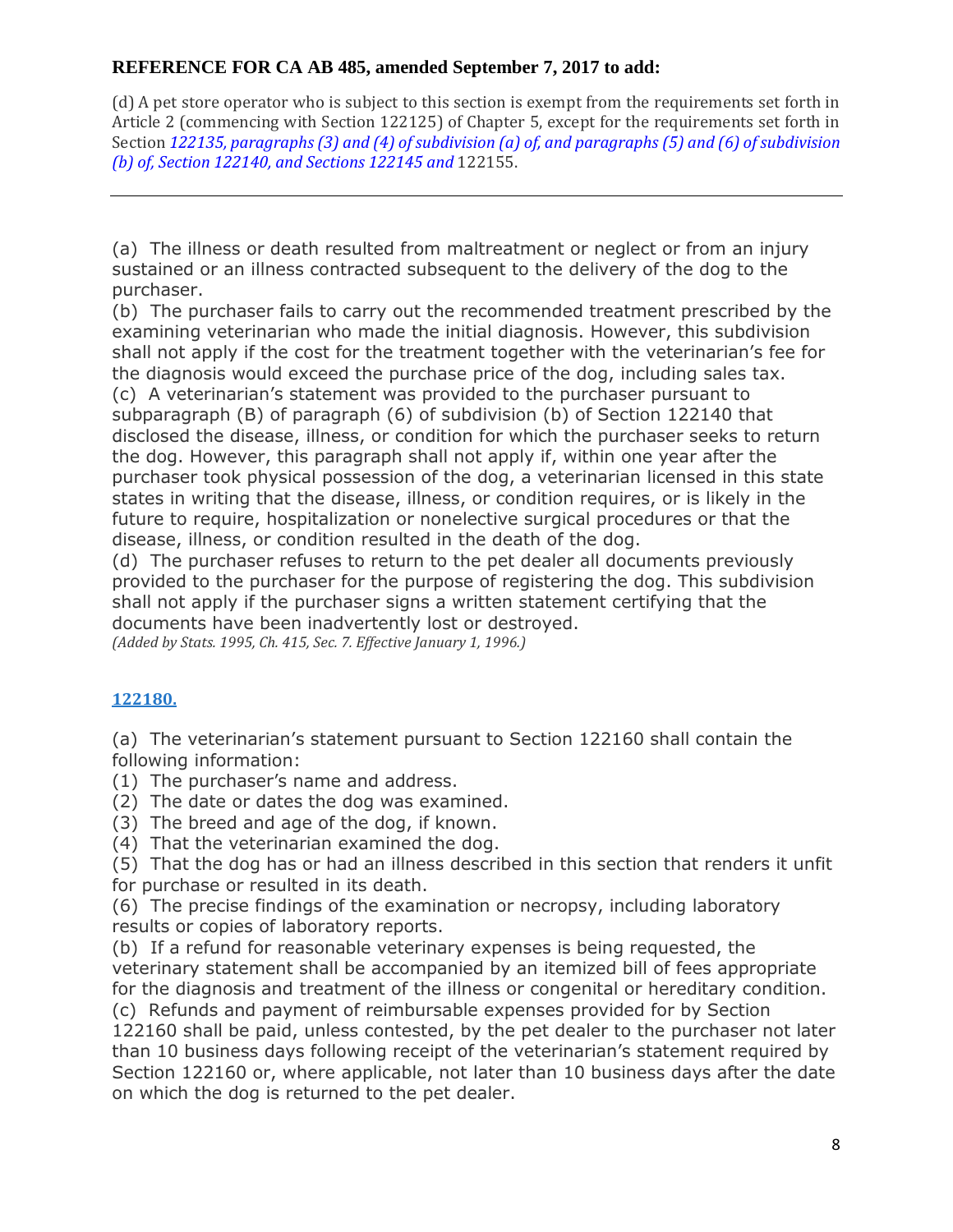(d) A pet store operator who is subject to this section is exempt from the requirements set forth in Article 2 (commencing with Section 122125) of Chapter 5, except for the requirements set forth in Section *122135, paragraphs (3) and (4) of subdivision (a) of, and paragraphs (5) and (6) of subdivision (b) of, Section 122140, and Sections 122145 and* 122155.

*(Added by Stats. 1995, Ch. 415, Sec. 7. Effective January 1, 1996.)*

### **[122185.](javascript:submitCodesValues()**

(a) In the event that a pet dealer wishes to contest a demand for any of the remedies specified in Section 122160, the dealer may, except in the case of the death of the dog, require the purchaser to produce the dog for examination by a licensed veterinarian designated by the pet dealer. The pet dealer shall pay the cost of this examination.

(b) If the purchaser and the pet dealer are unable to reach an agreement within 10 business days following receipt by the pet dealer of the veterinarian's statement pursuant to Section 122160, or following receipt of the dog for examination by a veterinarian designated by the pet dealer, whichever is later, the purchaser may initiate an action in a court of competent jurisdiction to resolve the dispute or the parties may submit to binding arbitration if mutually agreed upon by the parties in writing.

(c) The prevailing party in the dispute shall have the right to collect reasonable attorney's fees if the other party acted in bad faith in seeking or denying the requested remedy.

*(Added by Stats. 1995, Ch. 415, Sec. 7. Effective January 1, 1996.)*

### **[122190.](javascript:submitCodesValues()**

Every pet dealer that sells a dog shall provide the purchaser at the time of sale, and a prospective purchaser upon request, with a written notice of rights, setting forth the rights provided for under this section. The notice shall be contained in a separate document. The written notice of rights shall be in 10-point type. A copy of the written notice of rights shall be signed by the purchaser acknowledging that he or she has reviewed the notice. The notice shall state the following:

"A STATEMENT OF CALIFORNIA LAW GOVERNING THE SALE OF DOGS

The sale of dogs is subject to consumer protection regulations. In the event that a California licensed veterinarian states in writing that your dog is unfit for purchase because it became ill due to an illness or disease that existed within 15 days following delivery to you, or within one year in the case of congenital or hereditary condition, you may choose one of the following:

(1) Return your dog and receive a refund of the purchase price, plus sales tax, and receive reimbursement for reasonable veterinarian fees up to the cost of the dog plus sales tax.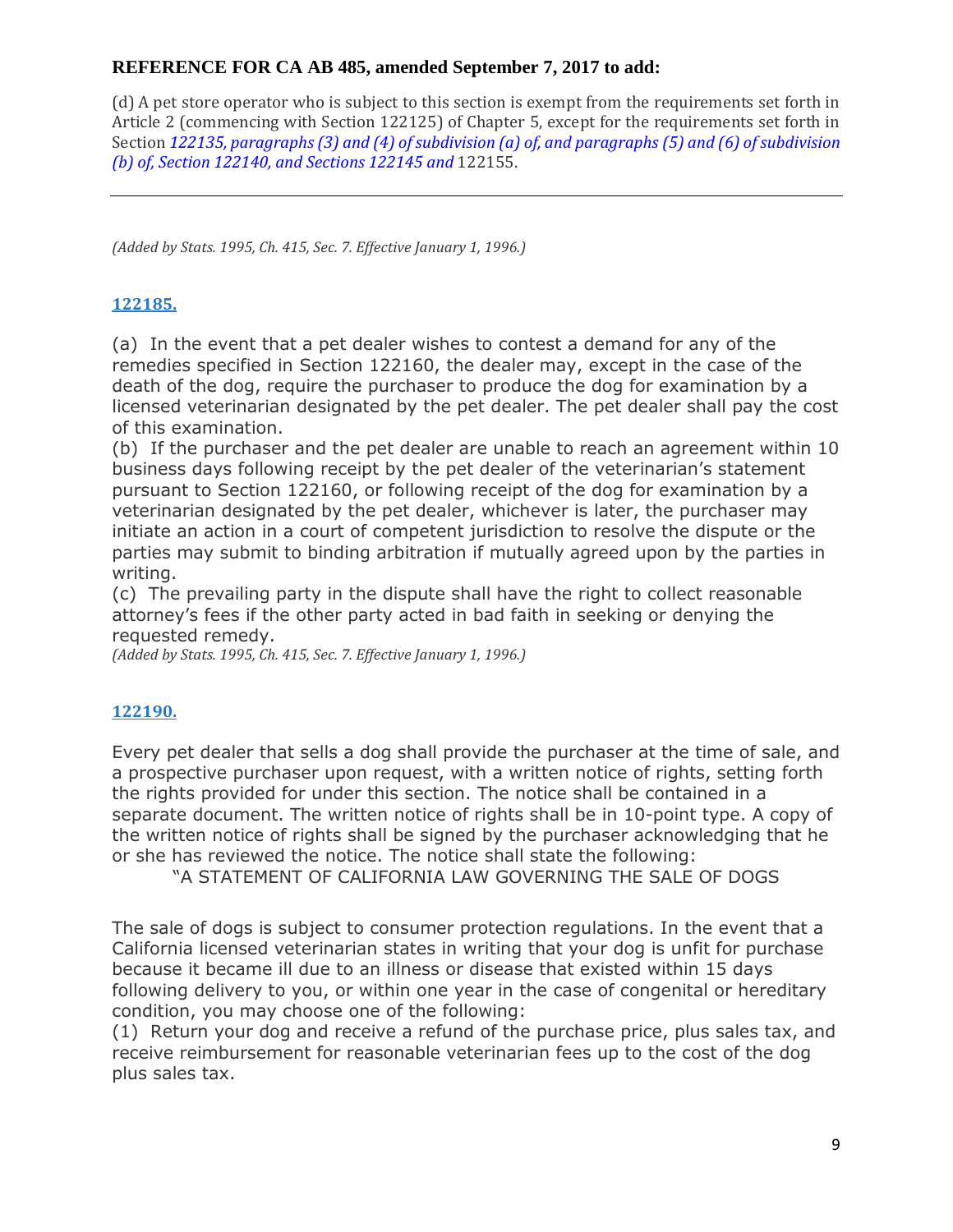(d) A pet store operator who is subject to this section is exempt from the requirements set forth in Article 2 (commencing with Section 122125) of Chapter 5, except for the requirements set forth in Section *122135, paragraphs (3) and (4) of subdivision (a) of, and paragraphs (5) and (6) of subdivision (b) of, Section 122140, and Sections 122145 and* 122155.

(2) Return your dog and receive a dog of your choice of equivalent value, providing a replacement dog is available, and receive reimbursement for reasonable veterinarian fees up to the cost of the dog, plus sales tax.

(3) Keep the dog and receive reimbursement for reasonable veterinarian fees up to 150 percent of the original purchase price of the dog plus sales tax on the original purchase price of the dog.

In the event your dog dies, you may receive a refund for the purchase price of the dog, plus sales tax, or a replacement dog of your choice, of equivalent value, and reimbursement for reasonable veterinary fees for the diagnosis and treatment of the dog, if a veterinarian, licensed in this state, states in writing that the dog has died due to an illness or disease that existed within 15 days after the purchaser obtained physical possession of the dog after the sale by a pet dealer, or states that the dog has died due to a congenital or hereditary condition that was diagnosed by the veterinarian within one year after the purchaser obtained physical possession of the dog after the sale by a pet dealer. These fees may not exceed the purchase price of the dog, plus sales tax.

In order to exercise these rights, you must notify the pet dealer as quickly as possible but no later than five days after learning from your veterinarian that a problem exists. You must tell the pet dealer about the problem and give the pet dealer the name and telephone number of the veterinarian providing the diagnosis. If you are making a claim, you must also present to the pet dealer a written veterinary statement, in a form prescribed by law, that the animal is unfit for purchase and an itemized statement of all veterinary fees related to the claim. This information must be presented to the pet dealer no later than five days after you have received the written statement from the veterinarian.

In the event that the pet dealer wishes to contest the statement or the veterinarian's bill, the pet dealer may request that you produce the dog for examination by a licensed veterinarian of the pet dealer's choice. The pet dealer shall pay the cost of this examination.

In the event of death, the deceased dog need not be returned to the pet dealer if you submit a statement issued by a licensed veterinarian stating the cause of death.

If the parties cannot resolve the claim within 10 business days following receipt of the veterinarian statement or the examination by the pet dealer's veterinarian, whichever event occurs later, you may file an action in a court of competent jurisdiction to resolve the dispute. If a party acts in bad faith, the other party may collect reasonable attorney's fees. If the pet dealer does not contest the matter, the pet dealer must make the refund or reimbursement no later than 10 business days after receiving the veterinary certification.

If the pet dealer has represented your dog as registerable with a pedigree organization, the pet dealer shall provide you with the necessary papers to process the registration within 120 days following the date you received the dog. If the pet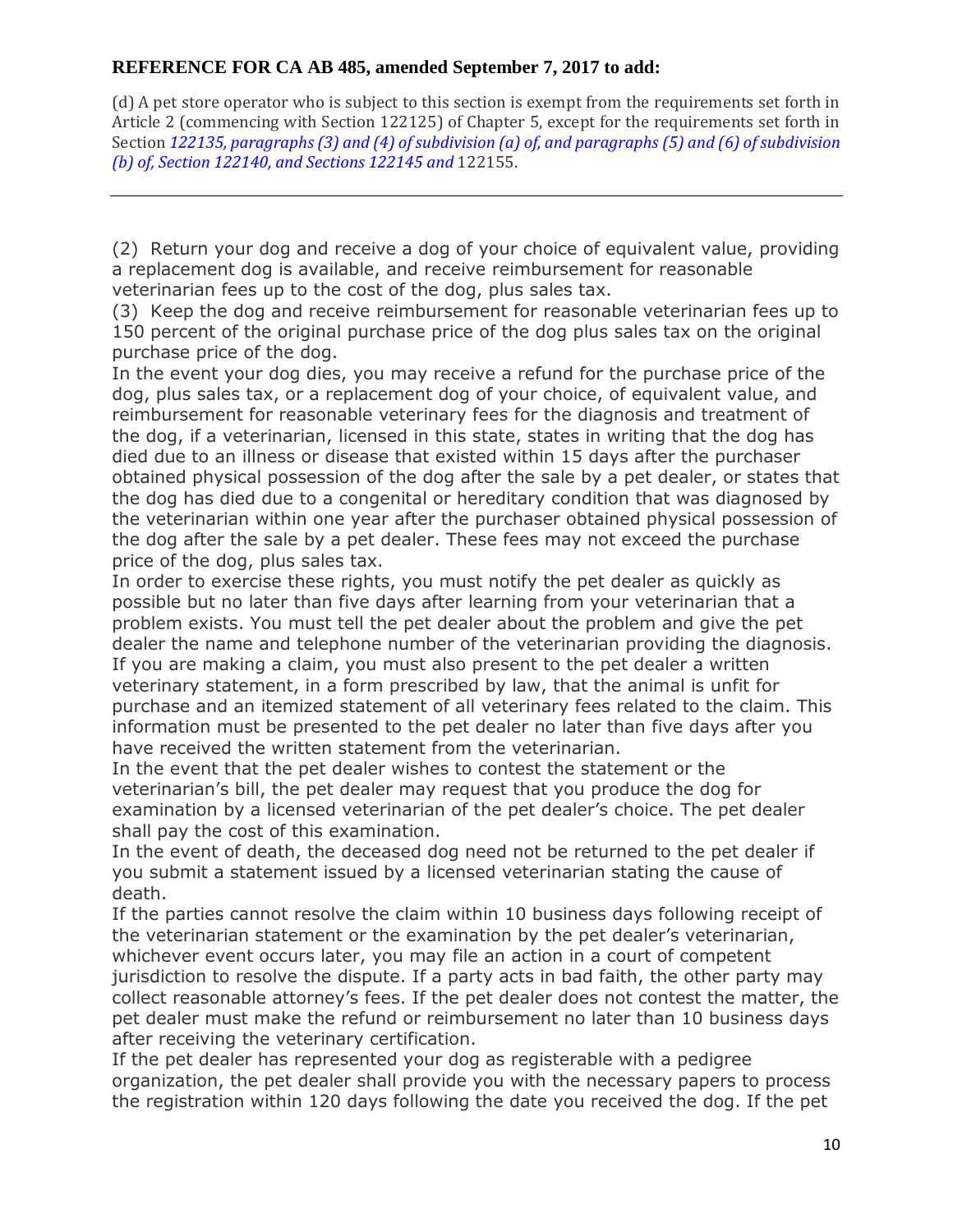(d) A pet store operator who is subject to this section is exempt from the requirements set forth in Article 2 (commencing with Section 122125) of Chapter 5, except for the requirements set forth in Section *122135, paragraphs (3) and (4) of subdivision (a) of, and paragraphs (5) and (6) of subdivision (b) of, Section 122140, and Sections 122145 and* 122155.

dealer fails to deliver the papers within the prescribed timeframe, you are entitled to return the dog for a full refund of the purchase price, including sales tax, or a refund of 75 percent of the purchase price, including sales tax if you choose to keep the dog.

This statement is a summary of key provisions of the consumer remedies available. California law also provides safeguards to protect pet dealers from abuse. If you have any questions, obtain a copy of the complete relevant statutes.

This notice shall be contained in a separate document. The written notice shall be in 10-point type. The notice shall be signed by the purchaser acknowledging that he or she has reviewed the notice. The pet dealer shall permit persons to review the written notice upon request.

NOTE: This disclosure of rights is a summary of California law. The actual statutes are contained in Article 2 (commencing with Section 122125 of Chapter 5 of Part 6 of Division 105 of the Health and Safety Code."

*(Added by Stats. 1995, Ch. 415, Sec. 7. Effective January 1, 1996.)*

### **[122195.](javascript:submitCodesValues()**

Nothing in this article shall in any way limit the rights or remedies that are otherwise available to a consumer under any other law. Nor shall this article in any way limit the pet dealer and the purchaser from agreeing between themselves upon additional terms and conditions that are not inconsistent with this article. However, any agreement or contract by a purchaser to waive any rights under this article shall be null and void and shall be unenforceable.

*(Added by Stats. 1995, Ch. 415, Sec. 7. Effective January 1, 1996.)*

### **[122200.](javascript:submitCodesValues()**

(a) A pet dealer shall not state, promise, or represent to the purchaser, directly or indirectly, that a dog is registered or capable of being registered with an animal pedigree registry organization, unless the pet dealer provides the purchaser with the documents necessary for that registration within 120 days following the date of sale of the dog.

(b) In the event that a pet dealer fails to provide the documents necessary for registration within 120 days following the date of sale, in violation of subdivision (a), the purchaser shall, upon written notice to the pet dealer, be entitled to retain the animal and receive a partial refund of 75 percent of the purchase price, plus sales tax, or return the dog along with all documentation previously provided the purchaser for a full refund, including sales tax.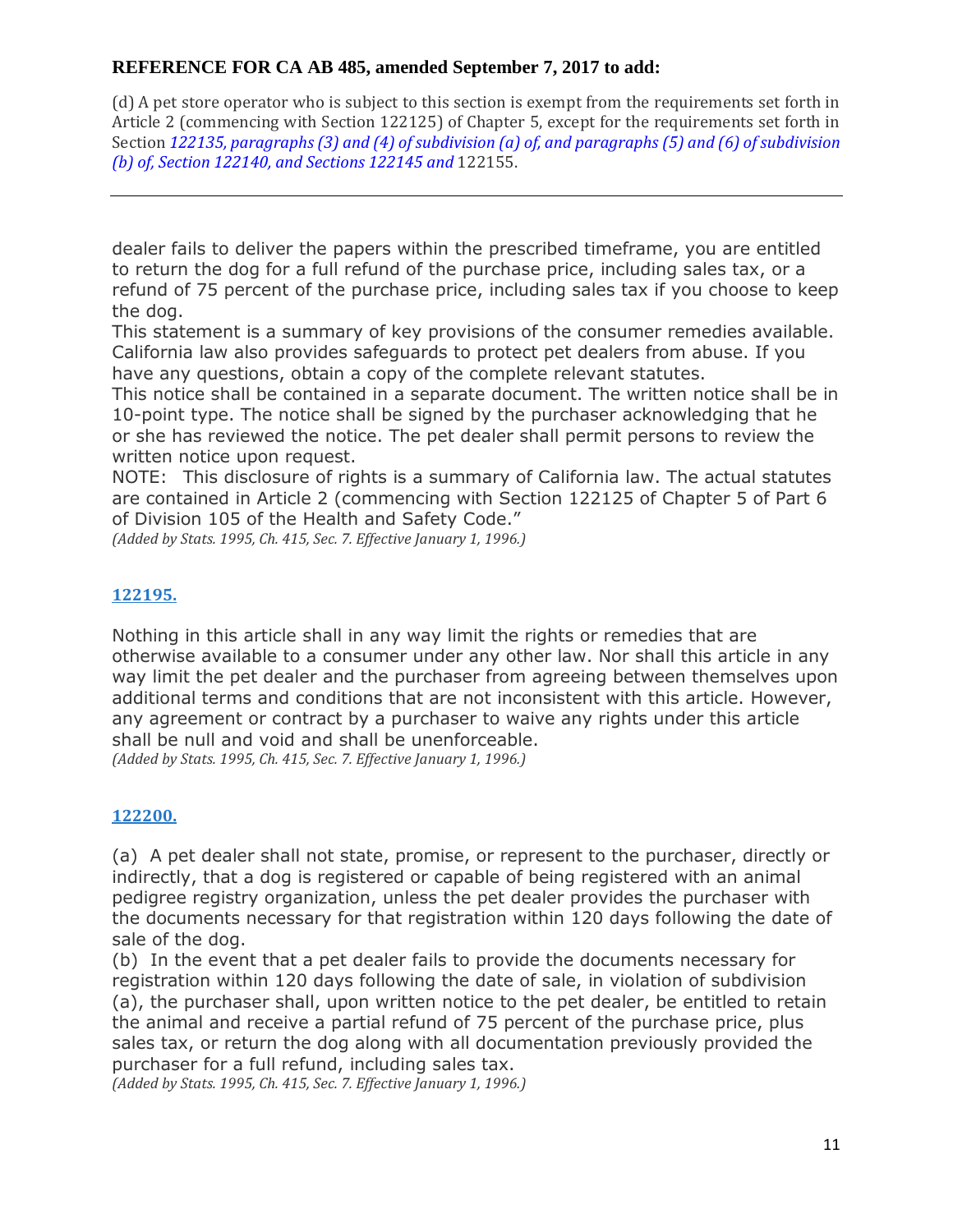(d) A pet store operator who is subject to this section is exempt from the requirements set forth in Article 2 (commencing with Section 122125) of Chapter 5, except for the requirements set forth in Section *122135, paragraphs (3) and (4) of subdivision (a) of, and paragraphs (5) and (6) of subdivision (b) of, Section 122140, and Sections 122145 and* 122155.

# **[122205.](javascript:submitCodesValues()**

Except as provided for in subparagraph (B) of paragraph (6) of subdivision (b) of Section 122140, no pet dealer shall knowingly sell a dog that is diseased, ill, or has a condition, any one of which requires hospitalization or surgical procedures. In lieu of the civil penalties imposed pursuant to Section 122150, any pet dealer who violates this section shall be subject to a civil penalty of up to one thousand dollars (\$1,000), or shall be prohibited from selling dogs at retail for up to 30 days, or both. If there is a second offense, the pet dealer shall be subject to a civil penalty of up to two thousand five hundred dollars (\$2,500), or a prohibition from selling dogs at retail for up to 90 days, or both. For a third offense, the pet dealer shall be subject to a civil penalty of up to five thousand dollars (\$5,000) or a prohibition from selling dogs at retail for up to six months, or both. For a fourth and subsequent offense, the pet dealer shall be subject to a civil penalty of up to ten thousand dollars (\$10,000) or a prohibition from selling dogs at retail for up to one year, or both. For purposes of this section, a violation that occurred over five years prior to the most recent violation shall not be considered.

An action for recovery of the civil penalty and for a court order enjoining the pet dealer from engaging in the business of selling dogs at retail for the period set forth in this section, may be prosecuted by the district attorney for the county where the violation occurred, or the city attorney for the city where the violation occurred, in the appropriate court.

*(Added by Stats. 1995, Ch. 415, Sec. 7. Effective January 1, 1996.)*

## **[122210.](javascript:submitCodesValues()**

(a) No dog may be offered for sale by a pet dealer to a purchaser until the dog has been examined by a veterinarian licensed in this state. Each dog shall be examined within five days of receipt of the dog and once every 15 days thereafter while the dog is in the possession or custody of the pet dealer. The pet dealer shall provide any sick dog with proper veterinary care without delay.

(b) Any dog diagnosed with a contagious or infectious disease, illness, or condition shall be caged separately from healthy dogs until a licensed veterinarian

determines that the dog is free from contagion or infection. The area shall meet the following conditions when contagious or infectious dogs are present:

(1) The area shall not be used to house other healthy dogs or new arrivals awaiting the required veterinary examination.

(2) The area shall not be used for storing open food containers or bowls, dishes, or other utensils that come in contact with healthy dogs.

(3) The area shall have an exhaust fan that creates air movement from the isolation area to an area outside the premises of the pet dealer. The removal of